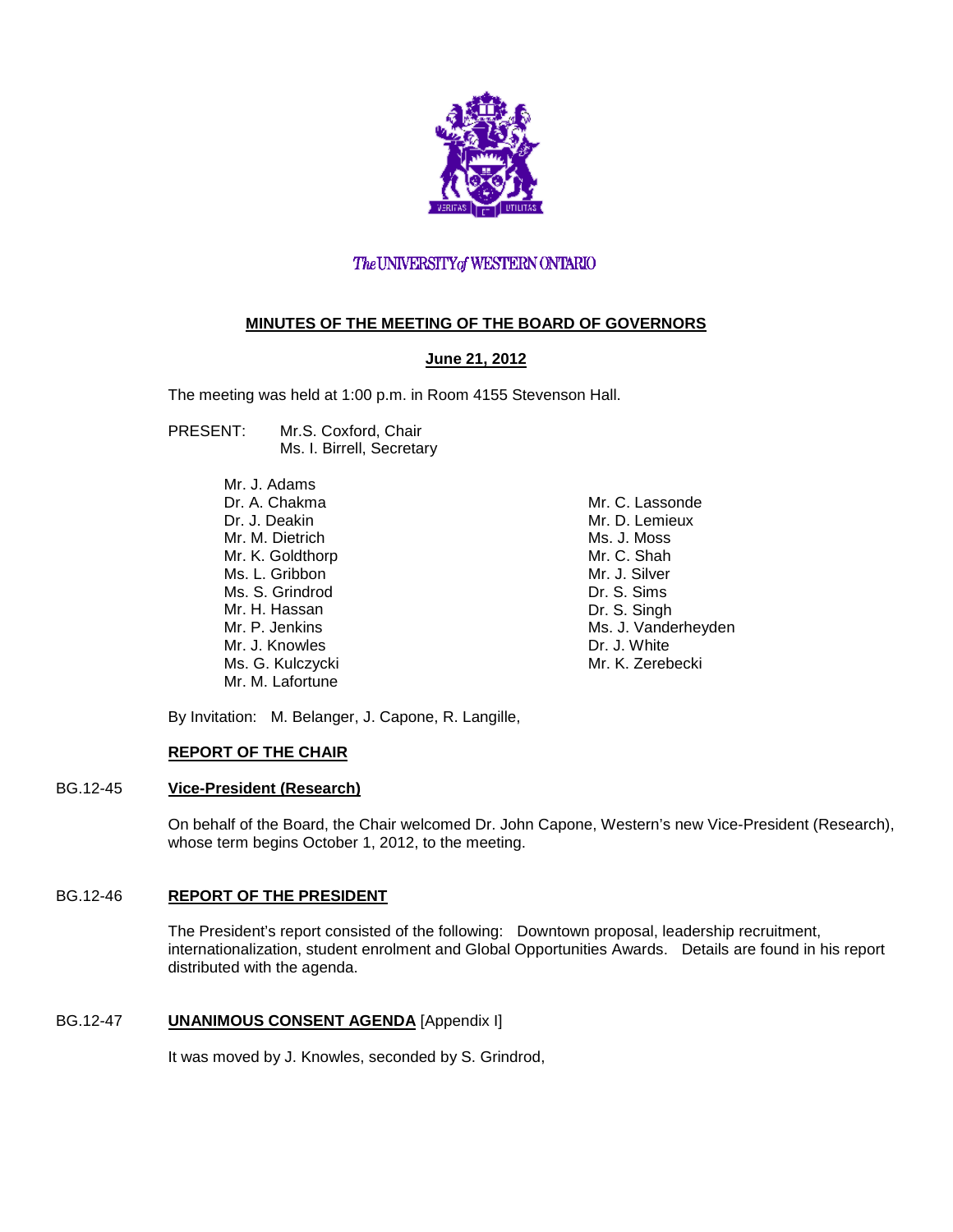That the 14 items listed in Appendix I be approved and/or received for information by the Board of Governors by unanimous consent.

CARRIED

#### BG12-48 **Minutes of the Previous Meeting**

The open session minutes of the meeting of April 18, 2012 were approved as circulated.

#### **REPORT OF THE PROPERTY & FINANCE COMMITTEE** [Appendix II]

#### BG.12-49 **Information Items Reported by the Property & Finance Committee**

The Report of the Property & Finance Committee, detailed in Appendix II, contained the following items that were received for information by unanimous consent:

- UHIP Fees 2012-13
- Investment Committee Membership
- New and Revised Scholarships and Awards

#### **REPORT OF THE SENIOR OPERATIONS COMMITTEE** [Appendix III]

#### BG.12-50 **University Discipline Appeals Committee – Membership**

It was moved by J. Knowles, seconded by S. Grindrod,

That the following be appointed to the University Discipline Appeals Committee for the terms and constituencies noted:

#### **Chair**

Chris Ellis, Department of Medical Biophysics, July 1, 2012 to June 30, 2013

#### **Faculty**

Jane Toswell, Department of English – July 1, 2012 to June 30, 2014 Kim Verwaayen, Dept. of Women's Studies & Feminist Research – July 1, 2012 to June 30, 2014

**Graduate Students**

Erica Carolyn Leighton – July 1, 2012 to June 30, 2013 Nedal Mohamed – July 1, 2012 to June 30, 2013

## **Undergraduate Students**

Warren Cracknell – July 1, 2012 to June 30, 2013 Ahila Vithiananthan – July 1, 2012 to June 30, 2013

CARRIED (By Unanimous Consent)

## BG.12-51 **Information Item Reported by the Senior Operations Committee**

The Report of the Senior Operations Committee, detailed in Appendix III, contained the following item that was received for information by unanimous consent:

• Vice-Provost (International Education)

# **REPORT OF THE AUDIT COMMITTEE** [APPENDIX IV]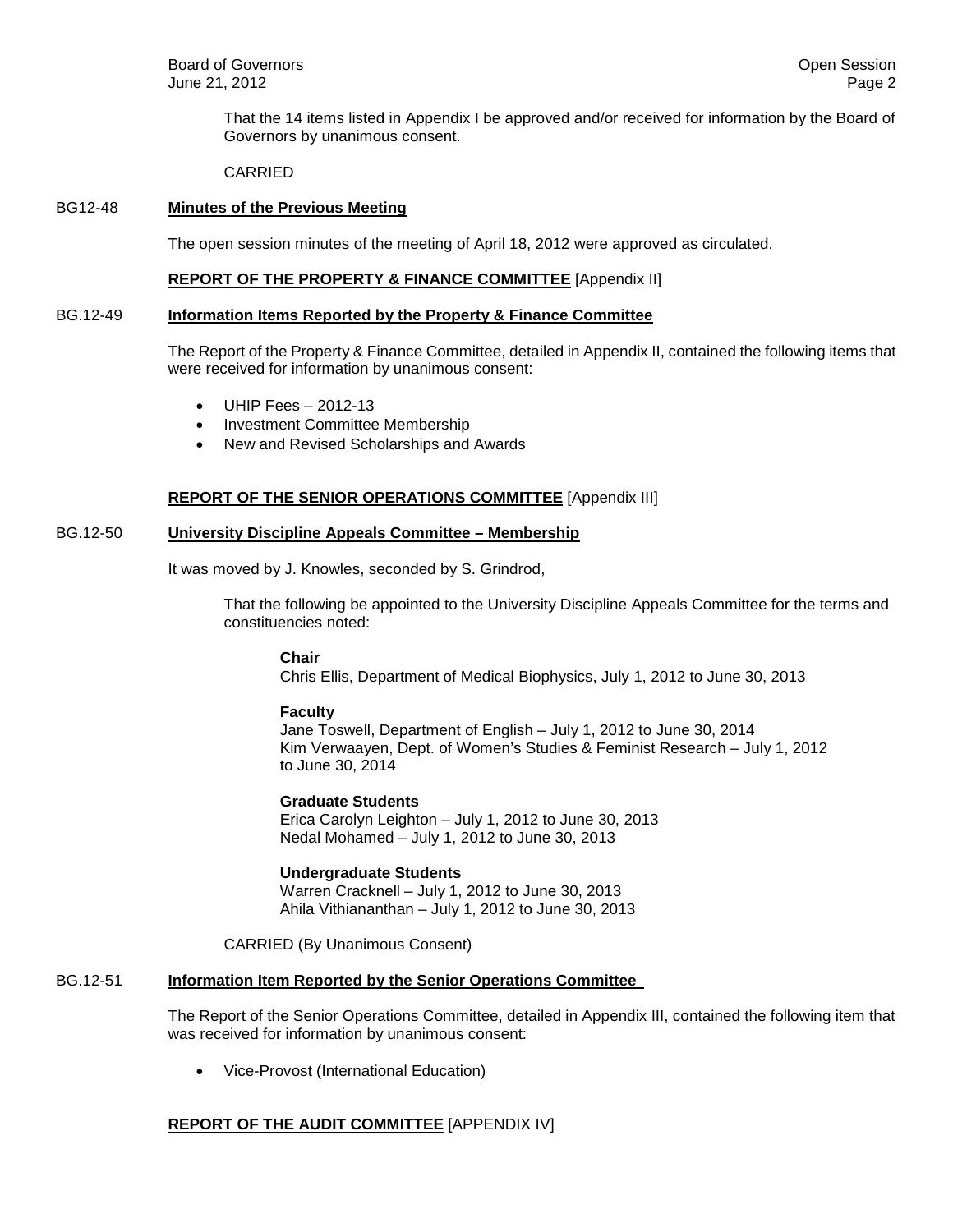**Board of Governors Contract Contract Contract Contract Contract Contract Contract Contract Contract Contract Contract Contract Contract Contract Contract Contract Contract Contract Contract Contract Contract Contract Co** June 21, 2012 Page 3

#### BG.12-52 **Retirement Income Funds Financial Statement for the Year Ended December 31, 2011**

It was moved by J. Knowles, seconded by J. Moss,

That the Board of Governors approve the audited financial statements for the University of Western Ontario Retirement Income Funds for the calendar year 2011, as attached in Appendix IV[, Annex 1.](http://www.uwo.ca/univsec/board/minutes/2012/r1206aud_ann1.pdf)

CARRIED

## BG.12-53 **Information Items Reported by the Audit Committee**

The Report of the Audit Committee, detailed in Appendix IV, contained the following items that were received for information by unanimous consent:

- Western Retirement Plans Report to the Audit Committee for the Year Ended December 31, 2011
- Harassment and Discrimination Report

# **ITEMS REFERRED BY SENATE** [APPENDIX V]

## BG.12-54 **Articulation Agreements**

## BG.12-54a **Renewal of the Articulation Agreement between The University of Western Ontario, King's University College, Brescia University College, Huron University College and Fanshawe College: Social Service Worker, Child and Youth Worker and Early Childhood Education Programs**

It was moved by J. Knowles, seconded by S. Grindrod,

That the Articulation Agreement among King's University College at The University of Western Ontario; The University of Western Ontario; Brescia University College; Huron University College; and Fanshawe College, regarding the transfer of credit for students in Fanshawe's Social Service Worker, Child and Youth Worker, and Early Childhood Education programs be renewed and amended to include updated course codes and mapping as shown in Appendix V, [Annex 1,](http://www.uwo.ca/univsec/board/minutes/2012/r1206sen_ann1.pdf) effective September 1, 2012, as recommended by Senate.

CARRIED (By Unanimous Consent)

## BG.12-54b **Renewal of the Articulation Agreement between The University of Western Ontario, King's University College, Brescia University College, Huron University College and Lambton College: Social Service Worker, Child and Youth Worker and Early Childhood Education Programs**

It was moved by J. Knowles, seconded by S. Grindrod,

That the Articulation Agreement among King's University College at The University of Western Ontario; The University of Western Ontario; Brescia University College; Huron University College; and Lambton College regarding the transfer of credit for students in the Social Service Worker, Child and Youth Worker and Early Childhood Education Programs be renewed and amended to include updated course codes and mapping as shown in Appendix V[, Annex 2,](http://www.uwo.ca/univsec/board/minutes/2012/r1206sen_ann2.pdf) effective September 1, 2012, as recommended by Senate.

CARRIED (By Unanimous Consent)

## BG.12-55 **Western Research – Annual Report 2011**

Dr. Deakin, Acting Vice-President (Research), provided an overview of the Western Research Annual Report 2011, detailed in Appendix V, Annex 3. The key research objectives are: to be among the top five in the G13 for CFI; second in Ontario for CFI and Tri-Council funding; and to double contract research and